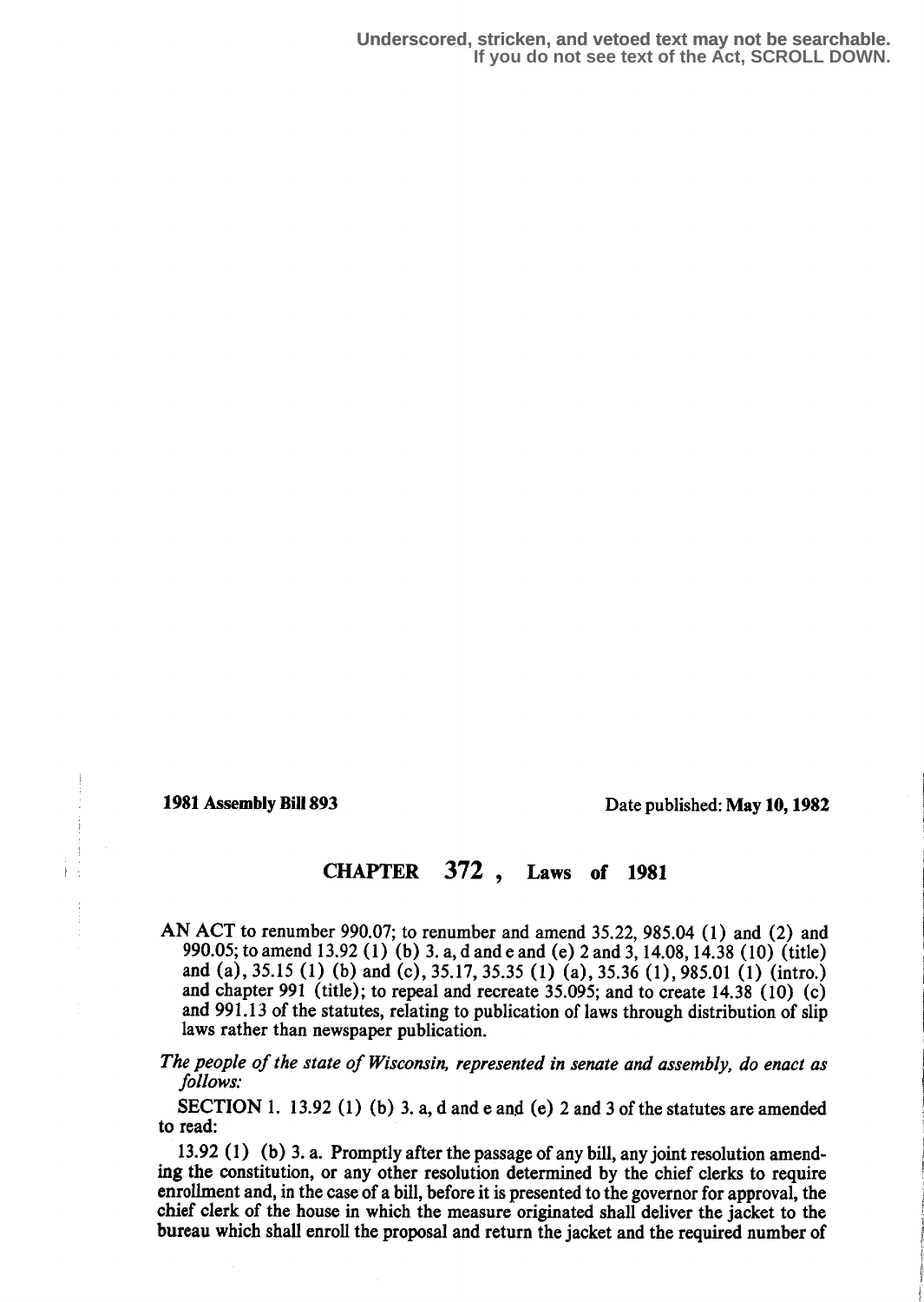### CHAPTER 372 1539

copies, including a camera-ready copy for of any proposed constitutional amendment and each resolution requiring newspaper publication, to the chief clerk. The camera-ready original of the enrolled proposal shall be retained in the bureau.

d. No later than the day before the publication of any law in the official state paper next working day following the deposit of the act in the secretary of state's office, the secretary of state shall inform the bureau of the act number, date of enactment and the date on which the act will be published of publication under s. 35.095. The bureau shall enter the act number, date of enactment and date of publication on a the camera-ready copy and deliver it to the contract printer for reproduction. The copy shall identify material deleted from existing law by stricken type, and material inserted into existing law by underscored type. In any act published "vetoed in part", the material subject to the veto shall be displayed in full but shall be identified by distinguishing marks.

e. Printed copies shall be available on the day or before the date of publication of the act in the official state paper. If such day of publication is a Saturday, Sunday or holiday<br>as defined in s. 230.35 (4), then printed copies shall be available no later than the first business day following the date of publication.

(e) 2. Printing of legislative proposals,  $or$  amendments, or slip laws and, when so ordered by either house, engrossed or enrolled proposals, under s. 35.05.

3. Printing of session laws under s. 35.15 and newspaper publication of laws acts under s. 985.04 35.095.

SECTION 2. 14.08 of the statutes is amended to read:

14.08 Deposit of acts; notice. The governor shall cause all deposit each legislative acts which have become laws by his act enacted by the governor's approval or otherwise to be deposited in the office of the secretary of state without delay under s.  $35.095$  (2) (b), and shall so inform thereof the house in which the respective acts originated of origin.

SECTION 3. 14.38 (10) (title) and (a) of the statutes are amended to read:

14.35 (1O) (title) PUBLICATION OF ACTS AND PROPOSED CONSTITUTIONAL AMEND-MENTS. (a) Publish the laws as provided by ss. acts under s.  $35.095$  (3) (a) and the Wisconsin session laws under s.  $35.15$  and  $985.04$  (2).

SECTION 4. 14.38 (10) (c) of the statutes is created to read:

14.38 (10) (c) Publish in the official state newspaper within 10 days after the date of publication of an act a notice certifying the number of each act, the number of the bill from which it originated, the date of publication and the relating clause. Each certificate shall also contain a notice of where the full text of each act can be obtained. Costs under this paragraph shall be charged to the appropriation under s. 20.765 (1) (d).

SECTION 5. 35.095 of the statutes is repealed and recreated to read:

35.095 Acts. (1) DEFINITIONS. In this section:

(a) "Date of enactment" means the day on which a bill becomes an act through approval by the governor, passage over the governor's veto or failure of the governor to act on it or the day on which a portion of a bill which has been vetoed in part is enacted over the governor's veto.

(b) "Date of publication" means the date designated by the secretary of state under sub.  $(3)$ .

(c) "Working day" means each day except Saturdays, Sundays and federal and statewide legal holidays designated in s. 757.17.

(2) NUMBERING. (a) Each act of a session shall be numbered consecutively commencing with one. An act enacted by the governor's approval shall be numbered by the governor at the time of approval. An act enacted either by passage over the governor's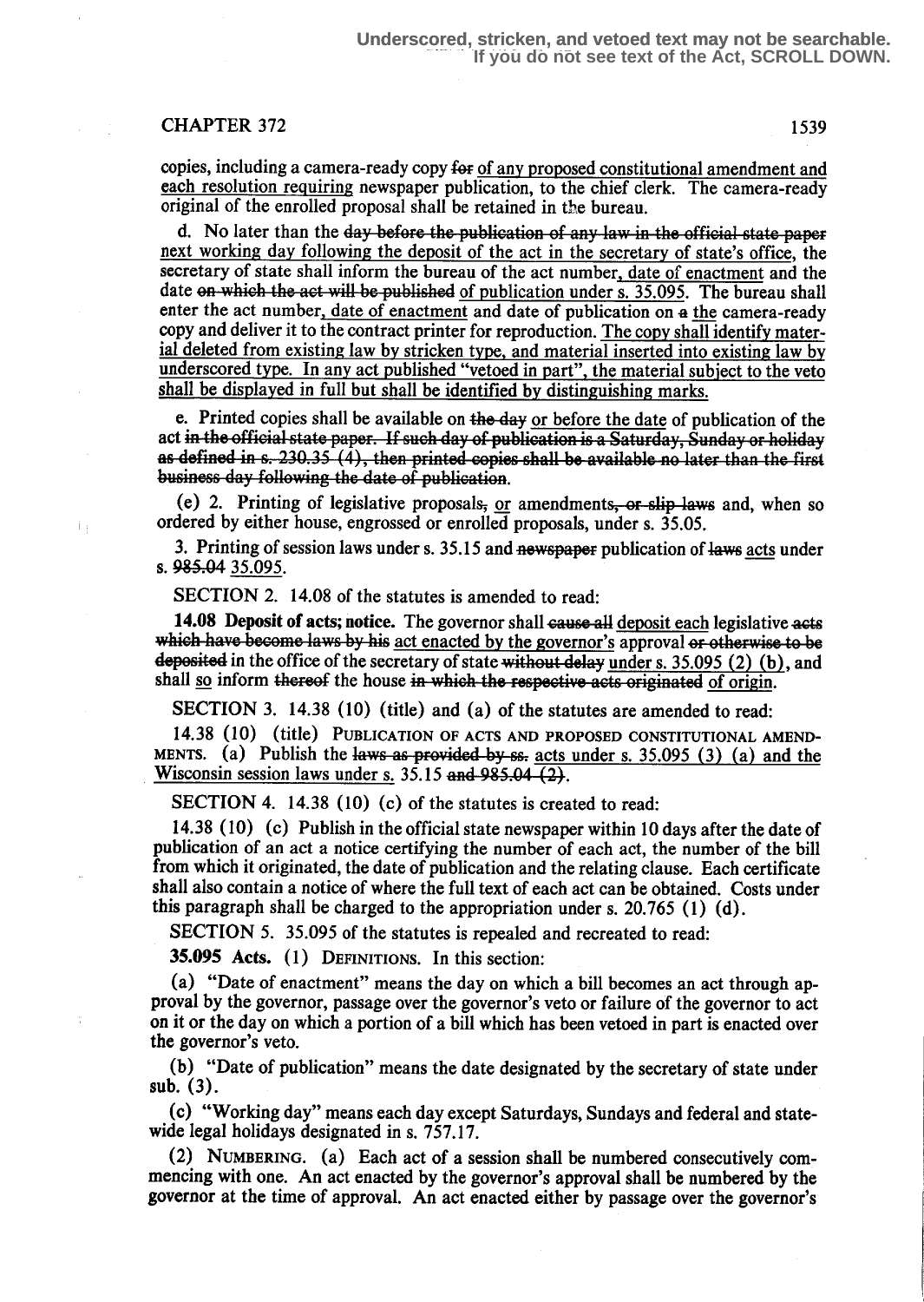#### 1540 CHAPTER 372

veto or by the governor's failure to act upon it within the time limit shall be numbered immediately by the chief clerk of the house of origin.

(b) The person numbering an act under par . (a) shall note on it the date of enactment and shall deposit it in the secretary of state's office no later than the next working day following its enactment.

(3) PUBLICATION. (b) The secretary of state shall designate a date of publication for each act and every portion of an act which is enacted by the legislature over the governor's veto. The date of publication may not be more than 10 working days after the date of enactment.

(c) Copies of each act or portion of an act enacted by the legislature over the governor's veto shall be available on or before its date of publication to subscribers under s. 35.87 who pick up their documents. At appropriate intervals, the officer designated under s. 35.87 shall certify to the secretary of state that each act or portion of an act was available to subscribers on or before its date of publication.

SECTION 6. 35.15 (1) (b) and (c) of the statutes are amended to read:

 $35.15$  (1) (b) The copy shall show the date of newspaper enactment of each act, the date of publication of each act and published joint resolution, the number of the proposal from which it the act or joint resolution originated and the house in which it originated and shall be in the form prescribed by the joint rules. The copy shall omit the signature of the officers affixed to the enrolled act or joint resolution.

(c) The copy shall be delivered to the department within 10 working days from the (c) The copy shall be delivered to the department within TO working days from the date of publication of the last act under  $s$ , 985.04 (2). The department shall determine the number of conjes to be printed the number of copies to be printed.

SECTION 7. 35.17 of the statutes is amended to read:

35.17 Correcting typographical errors. In enrolling under s. 13.92 (1) (b) 3 and for publishing under ss.  $35.095$ ,  $35.15$  and  $985.04$   $(2)$ ,  $35.35$   $(1)$   $(a)$  the legislative reference bureau shall correct obvious typographical errors . No such correction shall be deemed an alteration of the enrolled copy. Like corrections shall be made by the revisor in printing the Wisconsin statutes and administrative code. On questions of orthography the current edition of Webster's new international dictionary shall be taken as the standard.

SECTION 8. 35.22 of the statutes is renumbered 990.08 and amended to read:

990.08 Evidence. The Wisconsin statutes as prepared under s. 35.18 shall be prima facie evidence in all courts and proceedings as provided by s. 889.01; but they shall not preclude reference to, nor control, in case of any discrepancy, any original act of the legislature; and the certified volumes of session laws provided for by s . 35.15 shall also and in the same degree be prima facie evidence in all courts and proceedings.

SECTION 9. 35.35 (1) (a) of the statutes is amended to read:

nated under s. 985.04 by the president of the senate for resolutions originating in the senate or by the speaker of the assembly for resolutions originating in the assembly. He amendatory laws, such The copy shall identify material deleted from existing law by stricken type, and material inserted into existing law by underscored type. In any law published "vetoed in part", the material subject to the veto shall be displayed in full but<br>shall be identified by distinguishing marks. 35.35 (1) (a) The legislative reference bureau shall provide to the secretary of state camera-ready copy in type not smaller than 5.5 point for the printing of  $\frac{all \text{ law}}{s}$ , any enrolled proposed constitutional amendment and of all resolutions requiring publication, in the each enrolled resolution ordered to be printed in the official state newspaper desig-

SECTION 10. 35.36 (1) of the statutes is amended to read: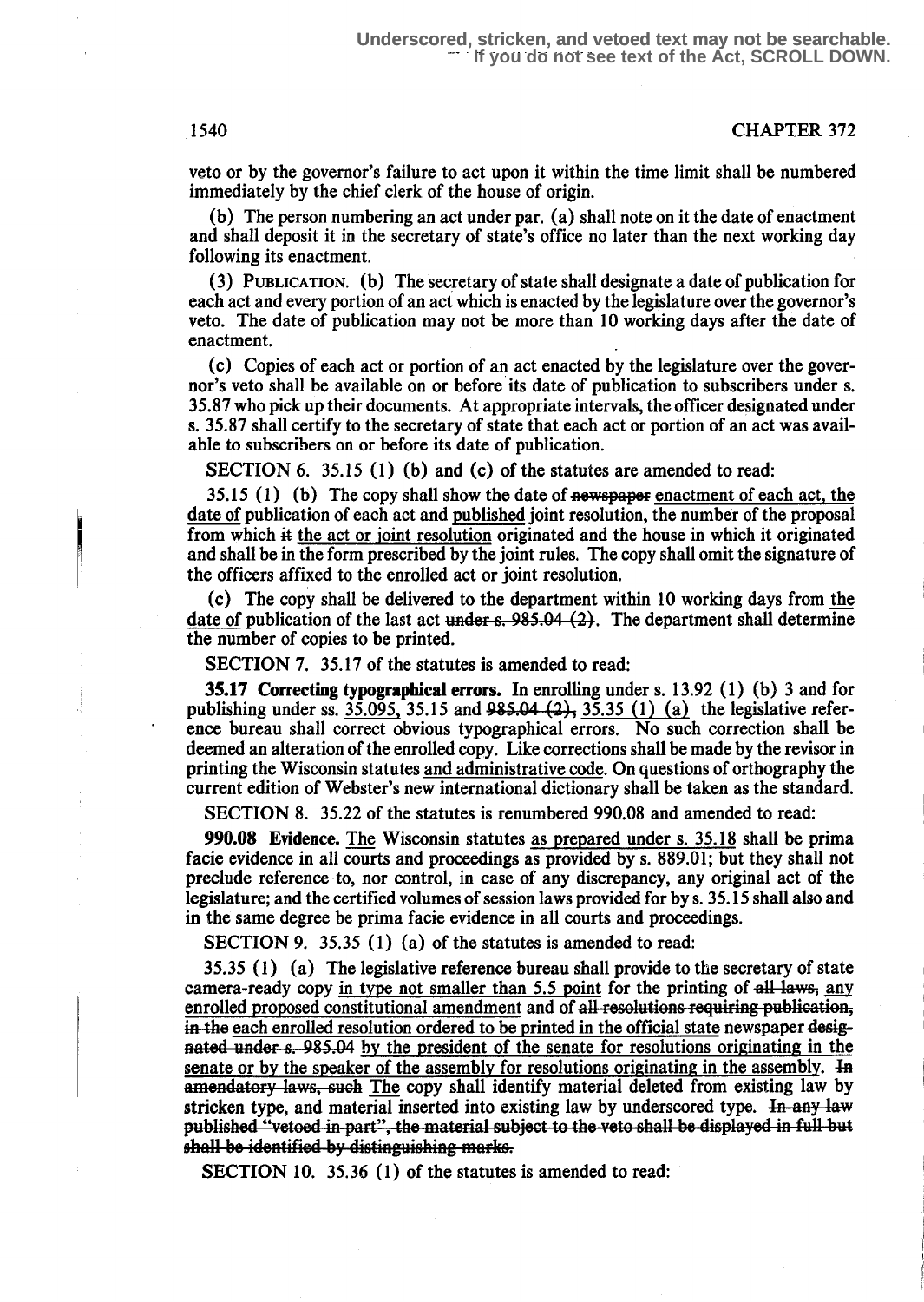#### CHAPTER 372 1541

35.36 (1) The compensation to the official state newspaper and other papers for all legal notices required to be published at the expense of the state may not exceed the rates specified in s.  $985.08(1)$ ,  $(2)$  and  $(3)$ . All expenditures incidental to such printing shall be absorbed by the newspaper doing the publishing. Whenever the state elects to provide camera-ready copy for the publication of its laws, facsimile ballots or other legal notices the maximum chargeable rates shall be adjusted as provided in s. 985.08  $(2)$  (b).

SECTION 11. 985.01 (1) (intro.) of the statutes is amended to read:

985.01 (1) (intro.) The term "legal notice" is every notice required by law or by order of a court to be published in a newspaper or other publication and includes :

SECTION 12. 985.04 (1) of the statutes is renumbered 985.04 and amended to read:

95.04 (title) Official state newspaper. The joint committee on legislative organization shall recommend to the legislature to designate some newspaper published in Wisconsin to be the official state newspaper, which shall publish all the laws, advertisements, proclamations and communications legal notices required to be published therein. Any such publication from any of the state agencies shall be deemed official . The joint committee may invite bids from all newspapers which meet the requirements of s. 985 .03, but if it does so, it is not required to recommend the lowest bidder as the official state newspaper. The joint committee shall introduce its recommendation in the legislature in the form of a joint resolution. No designation takes effect until the joint resolution is adopted. A newspaper which is designated the official state newspaper shall continue as such until the legislature designates another newspaper to be the official state newspaper.

SECTION 13. 985.04 (2) of the statutes is renumbered 35.095 (3) (a) and amended to read:

35.095 (3) (a) Every law shall be published once in the official state paper The secretary of state shall publish every act and every portion of an act which is enacted by the legislature over the governor's veto within 10 working days after its approval, from came-<br>era-ready copy prepared under s. 35.35  $(1)$   $(a)$  and in type not smaller than 5.5 point, and the costs charged to the legislature date of enactment.

SECTION 14. 990.05 of the statutes is renumbered 991.11 and amended to read:

**991.11** (title) Effective date of acts. Every law or act and every portion of an act enacted by the legislature over the governor's veto which does not expressly prescribe the time when it takes effect shall take effect on the day after its date of publication as designated under s. 35.095 (3) (b) .

SECTION 15. 990.07 of the statutes is renumbered 991.12.

SECTION 16. Chapter 991 (title) of the statutes is amended to read:

#### CHAPTER 991 TIME WHEN ACTS AND STATUTES TAKE EFFECT AND OF -EFFECTIVE DATE, NUMBERING, CITATION AND REPEAL OF LAWS

SECTION 17. 991.13 of the statutes is created to read:

**991.13** Acts: denomination; citation.  $(1)$  Acts enacted during the 1983 biennial session of the legislature and thereafter are denominated "Wisconsin act" and identified by the year in which the biennial session began.

(2) Acts enacted prior to the 1983 legislative session may be referred to as "chapter . . . . [consecutive number], laws of .... [year in which biennial session began]". Acts enacted during the 1983 session and thereafter may be referred to as ".... [year in which biennial session began] Wisconsin act .... [consecutive number]".